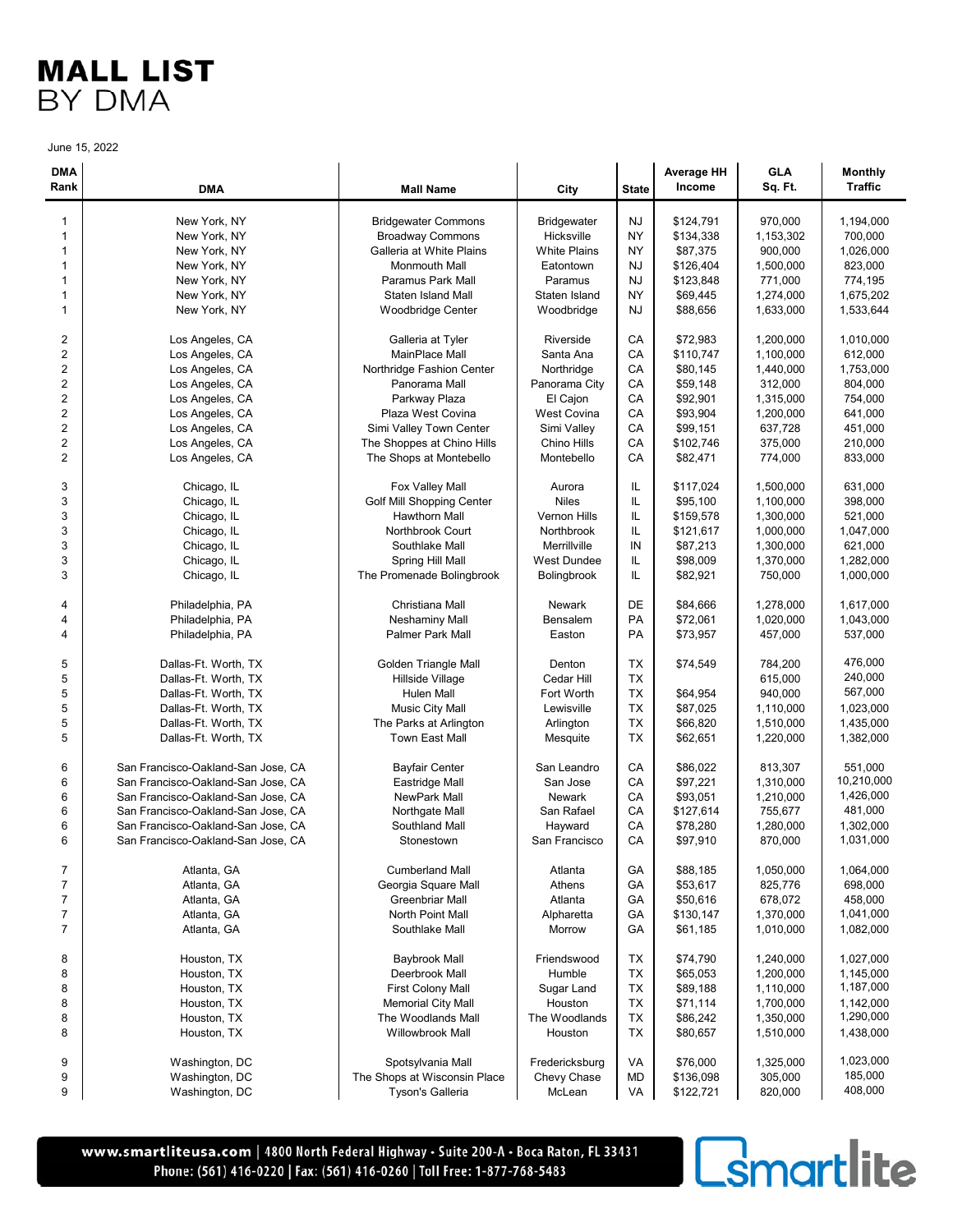| <b>DMA</b><br>Rank                     | <b>DMA</b>                                                                                                                                                           | <b>Mall Name</b>                                                                                                                                             | City                                                                                 | <b>State</b>                                  | <b>Average HH</b><br>Income                                                      | <b>GLA</b><br>Sq. Ft.                                                         | <b>Monthly</b><br><b>Traffic</b>                                              |
|----------------------------------------|----------------------------------------------------------------------------------------------------------------------------------------------------------------------|--------------------------------------------------------------------------------------------------------------------------------------------------------------|--------------------------------------------------------------------------------------|-----------------------------------------------|----------------------------------------------------------------------------------|-------------------------------------------------------------------------------|-------------------------------------------------------------------------------|
| 10                                     | Boston, MA                                                                                                                                                           | <b>Natick Mall</b>                                                                                                                                           | Natick                                                                               | МA                                            | \$115,963                                                                        | 1,700,000                                                                     | 1,229,000                                                                     |
| 11<br>11                               | Phoenix (Prescott)<br>Phoenix (Prescott)                                                                                                                             | <b>Mesa Grand Mall</b><br>Scottsdale Prominade                                                                                                               | Mesa<br>Scottsdale                                                                   | AZ<br>AZ                                      | \$54,970<br>\$104,423                                                            | 836,721<br>433,533                                                            | 372,000<br>521,000                                                            |
| 12<br>12<br>12<br>12<br>12<br>12<br>12 | Seattle - Tacoma, WA<br>Seattle - Tacoma, WA<br>Seattle - Tacoma, WA<br>Seattle - Tacoma, WA<br>Seattle - Tacoma, WA<br>Seattle - Tacoma, WA<br>Seattle - Tacoma, WA | Alderwood Mall<br><b>Bellis Fair</b><br><b>Capital Mall</b><br><b>Everett Mall</b><br>South Hill Mall<br>The Commons At Federal Way<br><b>Vancouver Mall</b> | Lynnwood<br>Bellingham<br>Olympia<br>Everett<br>Puyallup<br>Federal Way<br>Vancouver | WA<br>WA<br>WA<br>WA<br>WA<br>WA<br><b>WA</b> | \$76,093<br>\$59,990<br>\$97,629<br>\$64,559<br>\$70,000<br>\$99,158<br>\$88,634 | 1,270,000<br>770,000<br>802,000<br>763,000<br>1,074,000<br>781,000<br>883,000 | 1,365,000<br>829,000<br>391,000<br>721,000<br>1,010,000<br>310,000<br>426,000 |
| 13<br>13                               | Tampa - St. Petersburg (Sarasota), FL<br>Tampa - St. Petersburg (Sarasota), FL                                                                                       | <b>Citrus Park Town Center</b><br>Lakeland Square Mall                                                                                                       | Tampa<br>Lakeland                                                                    | FL<br>FL                                      | \$68,634<br>\$56,282                                                             | 1,021,000<br>890,000                                                          | 421,000<br>521,000                                                            |
| 14<br>14<br>14                         | Minneapolis - St. Paul, MN<br>Minneapolis - St. Paul, MN<br>Minneapolis - St. Paul, MN                                                                               | <b>Crossroads Center</b><br><b>Eden Prairie Center</b><br><b>Ridgedale Center</b>                                                                            | St. Cloud<br><b>Eden Prairie</b><br>Minnetonka                                       | <b>MN</b><br><b>MN</b><br><b>MN</b>           | \$62,475<br>\$104,082<br>\$83,347                                                | 890,000<br>1,140,000<br>1,037,000                                             | 768,000<br>1,049,000<br>1,015,202                                             |
| 15<br>15<br>15                         | Detroit, MI<br>Detroit, MI<br>Detroit, MI                                                                                                                            | <b>Birchwood Mall</b><br><b>Southland Center</b><br>The Mall of Monroe                                                                                       | Port Huron<br>Taylor<br>Monroe                                                       | MI<br>MI<br>MI                                | \$61,371<br>\$58,536<br>\$66,561                                                 | 790,000<br>920,000<br>620,411                                                 | 551,000<br>821,000<br>508,000                                                 |
| 16<br>16                               | Denver, CO<br>Denver, CO                                                                                                                                             | Park Meadows Mall<br>Southwest Plaza                                                                                                                         | Littleton<br>Littleton                                                               | CO<br>CO                                      | \$102,074<br>\$79,260                                                            | 1,573,000<br>1,360,000                                                        | 1,555,000<br>1,052,000                                                        |
| 17                                     | Orlando - Daytona Beach - Melbourne, FL                                                                                                                              | <b>Altamonte Mall</b>                                                                                                                                        | <b>Altamonte Springs</b>                                                             | FL                                            | \$70,921                                                                         | 1,150,000                                                                     | 903,000                                                                       |
| 18                                     | Miami - Ft. Lauderdale, FL                                                                                                                                           | <b>Broward Mall</b>                                                                                                                                          | Plantation                                                                           | FL                                            | \$66,395                                                                         | 995,384                                                                       | 833,000                                                                       |
| 18<br>18                               | Miami - Ft. Lauderdale, FL<br>Miami - Ft. Lauderdale, FL                                                                                                             | Pembroke Lakes Mall<br>Shops at Merrick Park                                                                                                                 | Pembroke Pines<br><b>Coral Gables</b>                                                | FL<br>FL                                      | \$76,230<br>\$74,343                                                             | 1,140,000<br>740,000                                                          | 1,499,000<br>516,000                                                          |
| 19                                     | Cleveland - Akron (Canton), OH                                                                                                                                       | Beachwood Place                                                                                                                                              | Beachwood                                                                            | OH                                            | \$76,733                                                                         | 910,000                                                                       | 882,000                                                                       |
| 19                                     | Cleveland - Akron (Canton), OH                                                                                                                                       | <b>Belden Village Mall</b>                                                                                                                                   | Canton                                                                               | OH                                            | \$84,675                                                                         | 824,000                                                                       | 531,000                                                                       |
| 19                                     | Cleveland - Akron (Canton), OH                                                                                                                                       | <b>Great Northern Mall</b>                                                                                                                                   | North Olmsted                                                                        | OH                                            | \$87,218                                                                         | 1,200,000                                                                     | 495,000                                                                       |
| 19                                     | Cleveland - Akron (Canton), OH                                                                                                                                       | Sandusky Mall                                                                                                                                                | Sandusky                                                                             | OH                                            | \$59,432                                                                         | 1,381,000                                                                     | 825,000                                                                       |
| 20<br>20                               | Sacramento - Stockton - Modesto, CA<br>Sacramento - Stockton - Modesto, CA                                                                                           | West Valley Mall<br>Yuba Sutter Mall                                                                                                                         | Tracy<br>Yuba City                                                                   | CA<br>CA                                      | \$81,648<br>\$56,940                                                             | 880,000<br>410,000                                                            | 600.000<br>369.000                                                            |
| 21<br>21                               | Portland, OR<br>Portland, OR                                                                                                                                         | <b>Clackamas Town Center</b><br><b>Pioneer Place</b>                                                                                                         | Portland<br>Portland                                                                 | 0R<br>0R                                      | \$65,917<br>\$50,271                                                             | 1,230,000<br>366.507                                                          | 600,000<br>1,120,492                                                          |
| 22<br>22                               | Charlotte, NC<br>Charlotte, NC                                                                                                                                       | Carolina Place<br>Valley Hills Mall                                                                                                                          | Pineville<br>Hickory                                                                 | <b>NC</b><br><b>NC</b>                        | \$79.833<br>\$51,992                                                             | 1,150,000<br>930,000                                                          | 1,100,000<br>708.000                                                          |
| 26<br>26                               | Pittsburgh, PA<br>Pittsburgh, PA                                                                                                                                     | <b>Beaver Valley Mall</b><br>Galleria of Mt. Lebanon                                                                                                         | Monaca<br>Pittsburgh                                                                 | PA<br>PA                                      | \$62,542<br>\$90,823                                                             | 1,117,000<br>90,823                                                           | 691,000<br>621,000                                                            |
| 27                                     | San Diego, CA                                                                                                                                                        | Carmel Mountain Plaza                                                                                                                                        | San Diego                                                                            | CA                                            | \$94,925                                                                         | 520,228                                                                       | 277,000                                                                       |
| 27                                     | San Diego, CA                                                                                                                                                        | Chula Vista Center                                                                                                                                           | Chula Vista                                                                          | CA                                            | \$59,287                                                                         | 880,000                                                                       | 1,525,000                                                                     |
| 27                                     | San Diego, CA                                                                                                                                                        | <b>Grossmont Center</b>                                                                                                                                      | La Mesa                                                                              | CA                                            | \$70,614                                                                         | 939,000                                                                       | 491,000                                                                       |
| 27                                     | San Diego, CA                                                                                                                                                        | Otay Ranch Town Center                                                                                                                                       | Chula Vista                                                                          | CA                                            | \$68,020                                                                         | 590,000                                                                       | 600,000                                                                       |
| 28                                     | Baltimore, MD                                                                                                                                                        | <b>Eastpoint Mall</b>                                                                                                                                        | <b>Baltimore</b>                                                                     | MD                                            | \$60,577                                                                         | 857,000                                                                       | 298,000                                                                       |
| 28                                     | Baltimore, MD                                                                                                                                                        | Hunt Valley Towne Centre                                                                                                                                     | Cockeysville                                                                         | MD                                            | \$64,495                                                                         | 621,000                                                                       | 427,000                                                                       |
| 28                                     | Baltimore, MD                                                                                                                                                        | <b>Marley Sation</b>                                                                                                                                         | Glen Burnie                                                                          | MD                                            | \$119,878                                                                        | 1,069,000                                                                     | 468,000                                                                       |
| 28<br>28                               | Baltimore, MD                                                                                                                                                        | <b>Mondawmin Mall</b>                                                                                                                                        | <b>Baltimore</b>                                                                     | MD                                            | \$47,472                                                                         | 503,883                                                                       | 316,060                                                                       |
| 28                                     | Baltimore, MD<br>Baltimore, MD                                                                                                                                       | <b>TownMall of Westminster</b><br><b>Towson Town Center</b>                                                                                                  | Westminster<br>Towson                                                                | MD<br>MD                                      | \$78,515<br>\$79,569                                                             | 629,097<br>1,050,000                                                          | 543,000<br>1,314,000                                                          |
| 28                                     | Baltimore, MD                                                                                                                                                        | The Mall in Columbia                                                                                                                                         | Columbia                                                                             | MD                                            | \$104,582                                                                        | 1,438,000                                                                     | 2,214,000                                                                     |
| 28                                     | Baltimore, MD                                                                                                                                                        | White Marsh Mall                                                                                                                                             | Baltimore                                                                            | MD                                            | \$70,927                                                                         | 1,200,000                                                                     | 897,000                                                                       |

www.smartliteusa.com | 4800 North Federal Highway · Suite 200-A · Boca Raton, FL 33431 Phone: (561) 416-0220 | Fax: (561) 416-0260 | Toll Free: 1-877-768-5483

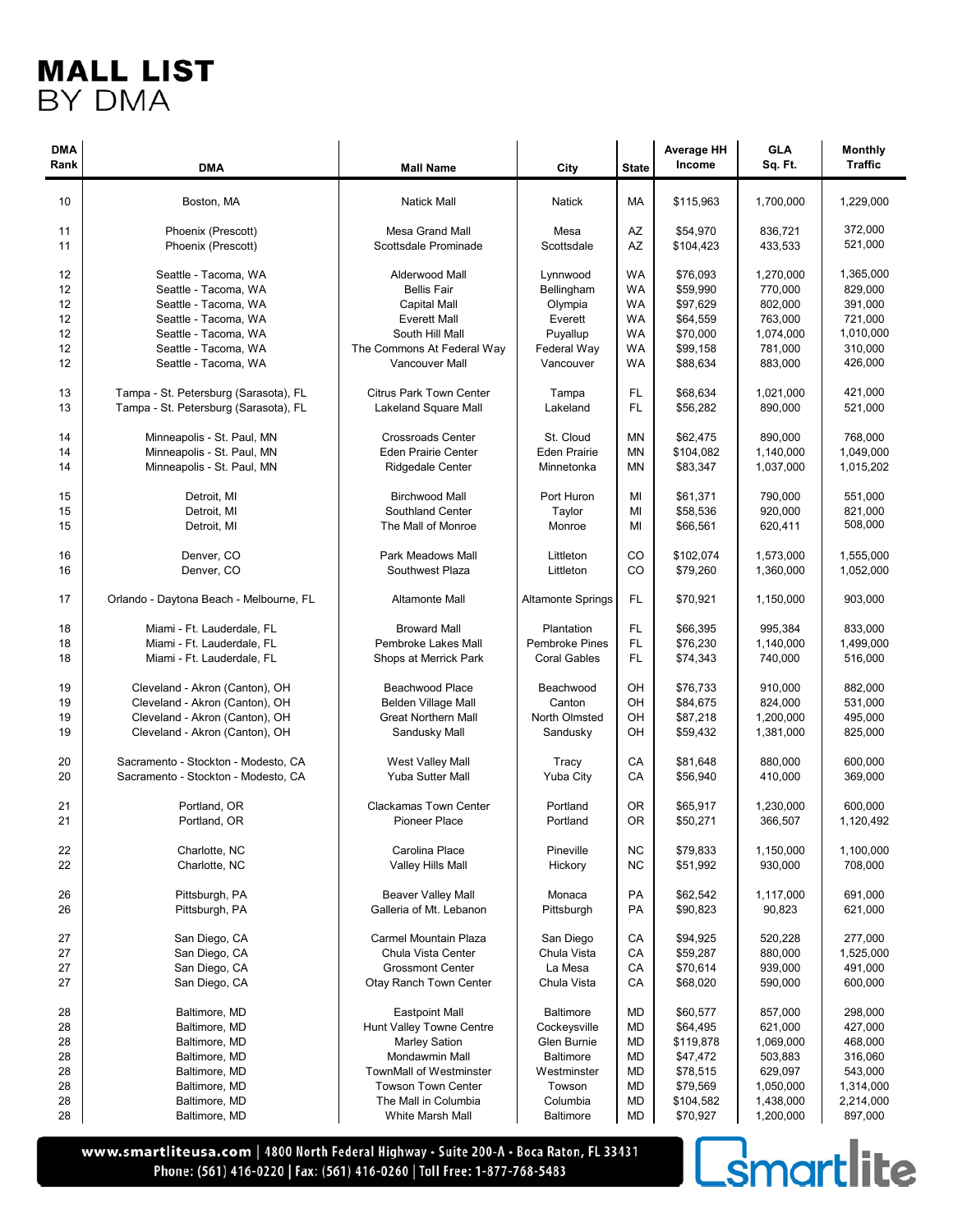| <b>DMA</b><br>Rank | <b>DMA</b>                                    | <b>Mall Name</b>              | City                | <b>State</b> | <b>Average HH</b><br>Income | <b>GLA</b><br>Sq. Ft. | <b>Monthly</b><br><b>Traffic</b> |
|--------------------|-----------------------------------------------|-------------------------------|---------------------|--------------|-----------------------------|-----------------------|----------------------------------|
|                    |                                               |                               |                     |              |                             |                       |                                  |
| 29                 | Nashville, TN                                 | Governor's Square Mall        | Clarksville         | <b>TN</b>    | \$45,897                    | 1,100,000             | 621,000                          |
| 29                 | Nashville, TN                                 | Rivergate                     | Goodlettsville      | <b>TN</b>    | \$57,190                    | 1,129,000             | 1,600,000                        |
| 29                 | Nashville, TN                                 | <b>Stones River Mall</b>      | Murfreesboro        | TN           | \$57,652                    | 412,000               | 608,000                          |
| 30                 | Salt Lake City, UT                            | Cache Valley Mall             | Logan               | UT           | \$57,033                    | 320,000               | 270,000                          |
| 30                 | Salt Lake City, UT                            | <b>Fashion Place</b>          | Salt Lake City      | UT           | \$54,685                    | 1,052,370             | 499,834                          |
| 30                 | Salt Lake City, UT                            | Newgate Mall                  | Ogden               | UT           | \$64,542                    | 730,000               | 700,000                          |
| 30                 | Salt Lake City, UT                            | Provo Towne Centre            | Provo               | UT           | \$73,457                    | 800,000               | 461,000                          |
| 30                 | Salt Lake City, UT                            | The Shops at South Town       | Sandy               | UT           | \$74,958                    | 1,300,000             | 404,000                          |
| 30                 | Salt Lake City, UT                            | White Mountain Mall           | Rock Springs        | <b>WY</b>    | \$61,131                    | 330,000               | 432,000                          |
| 31                 | San Antonio, TX                               | South Park Mall               | San Antonio         | ТX           | \$43,580                    | 789,828               | 743,000                          |
| 32                 | Hartford & New Haven, CT                      | <b>Brass Mill Center</b>      | Waterbury           | <b>CT</b>    | \$66,126                    | 1,180,000             | 916,600                          |
| 32                 | Hartford & New Haven, CT                      | <b>Connecticut Post Mall</b>  | Milford             | <b>CT</b>    | \$118,873                   | 1,300,000             | 646,000                          |
| 32                 | Hartford & New Haven, CT                      | The Shoppes At Buckland Hills | Manchester          | <b>CT</b>    | \$68,372                    | 1,050,000             | 1,150,000                        |
| 34                 | Kansas City, MO                               | Independence Center           | Independence        | <b>MO</b>    | \$79,234                    | 950,728               | 583,000                          |
|                    |                                               | <b>Florence Mall</b>          |                     |              |                             |                       |                                  |
| 36                 | Cincinnati, OH                                |                               | Florence            | KY           | \$67,531                    | 890,000               | 583,000                          |
| 36                 | Cincinnati, OH                                | <b>Kenwood Towne Centre</b>   | Cincinnati          | OH           | \$76,839                    | 1,200,917             | 925,000                          |
| 37                 | Milwaukee, WI                                 | Mayfair Mall                  | Wauwatosa           | WI           | \$63.868                    | 1,110,000             | 1,333,000                        |
| 40                 | Las Vegas, NV                                 | <b>Meadows Mall</b>           | Las Vegas           | <b>NV</b>    | \$67.700                    | 960.000               | 750,000                          |
| 40                 | Las Vegas, NV                                 | The Boulevard Mall            | Las Vegas           | <b>NV</b>    | \$49,242                    | 1,180,000             | 1,250,000                        |
|                    |                                               |                               |                     |              |                             |                       |                                  |
| 41                 | Grand Rapids - Kalamazoo - Battle Creek, MI   | <b>Rivertown Crossing</b>     | Grandville          | MI           | \$52,122                    | 1,270,000             | 1,188,000                        |
| 41                 | Grand Rapids - Kalamazoo - Battle Creek, MI   | The Crossroads                | Portage             | МI           | \$62,016                    | 770,000               | 917,000                          |
| 42                 | Harrisburg - Lancaster - Lebanon - York, PA   | Chambersburg Mall             | Chambersburg        | PA           | \$51,092                    | 454,000               | 283,000                          |
| 42                 | Harrisburg - Lancaster - Lebanon - York, PA   | <b>Colonial Park Mall</b>     | Harrisburg          | PA           | \$43,288                    | 743,000               | 267,000                          |
| 42                 | Harrisburg - Lancaster - Lebanon - York, PA   | Park City Center              | Lancaster           | PA           | \$63,603                    | 1,370,000             | 1,250,000                        |
|                    |                                               |                               |                     |              |                             |                       |                                  |
| 44                 | Oklahoma City, OK                             | Quail Springs Mall            | Oklahoma City       | OK           | \$60,743                    | 1,130,000             | 1,041,666                        |
| 44                 | Oklahoma City, OK                             | Sooner Mall                   | Norman              | OK           | \$61,113                    | 510,000               | 508,000                          |
| 45                 | Birmingham, AL                                | Gadsden Mall                  | Gadsden             | AL           | \$41.557                    | 477.000               | 500,000                          |
| 45                 | Birmingham, AL                                | Riverchase Galleria           | Hoover              | AL           | \$74,416                    | 1,700,000             | 1,083,333                        |
|                    |                                               |                               |                     |              |                             |                       |                                  |
| 46                 | Norfolk - Portsmouth - Newport News, VA       | Jefferson Commons             | <b>Newport News</b> | VA           | \$74,569                    | 307,000               | 241.000                          |
| 46                 | Norfolk - Portsmouth - Newport News, VA       | Lynnhaven Mall                | Virginia Beach      | VA           | \$67,028                    | 1,319,400             | 480,000                          |
| 47                 | Greensboro - High Point - Winston - Salem, NC | Four Seasons Town Center      | Greensboro          | NC           | \$61,596                    | 1,140,000             | 1,000,000                        |
| 48                 | Albuquerque - Santa Fe, NM                    | Animas Valley Mall            | Farmington          | <b>NM</b>    | \$55,196                    | 490,000               | 374,000                          |
| 48                 | Albuquerque - Santa Fe, NM                    | Coronado Center               | Albuquerque         | ΝM           | \$60,739                    | 1,153,954             | 433,000                          |
|                    |                                               |                               |                     |              |                             |                       |                                  |
| 49                 | Louisville, KY                                | Mall St. Matthews             | Louisville          | ΚY           | \$67,748                    | 1,090,000             | 726,000                          |
| 49                 | Louisville, KY                                | <b>Oxmoor Center</b>          | Louisville          | ΚY           | \$67,404                    | 960,000               | 733,000                          |
| 50                 | New Orleans, LA                               | Oakwood Center                | Gretna              | LA           | \$28,065                    | 360,000               | 99,048                           |
| 52                 | Providence - New Bedford, RI                  | Providence Place              | Providence          | RI           | \$64,026                    | 1,260,000             | 1,923,000                        |
| 54                 | Ft. Myers - Naples, FL                        | <b>Coastland Center</b>       | <b>Naples</b>       | FL           | \$85,961                    | 910,000               | 808,000                          |
| 55                 | Fresno - Visalia, CA                          | <b>Hanford Mall</b>           | Hanford             | CA           | \$80,541                    | 489,177               | 206,000                          |
| 55                 | Fresno - Visalia, CA                          | Visalia Mall                  | Visalia             | CA           | \$54,136                    | 440,000               | 425,000                          |
|                    |                                               |                               |                     |              |                             |                       |                                  |
| 56                 | Richmond - Petersburg                         | Chesterfield Towne Center     | Richmond            | VA           | \$73,093                    | 1,033,200             | 491,000                          |

www.smartliteusa.com | 4800 North Federal Highway · Suite 200-A · Boca Raton, FL 33431 Phone: (561) 416-0220 | Fax: (561) 416-0260 | Toll Free: 1-877-768-5483

# **C**smartlite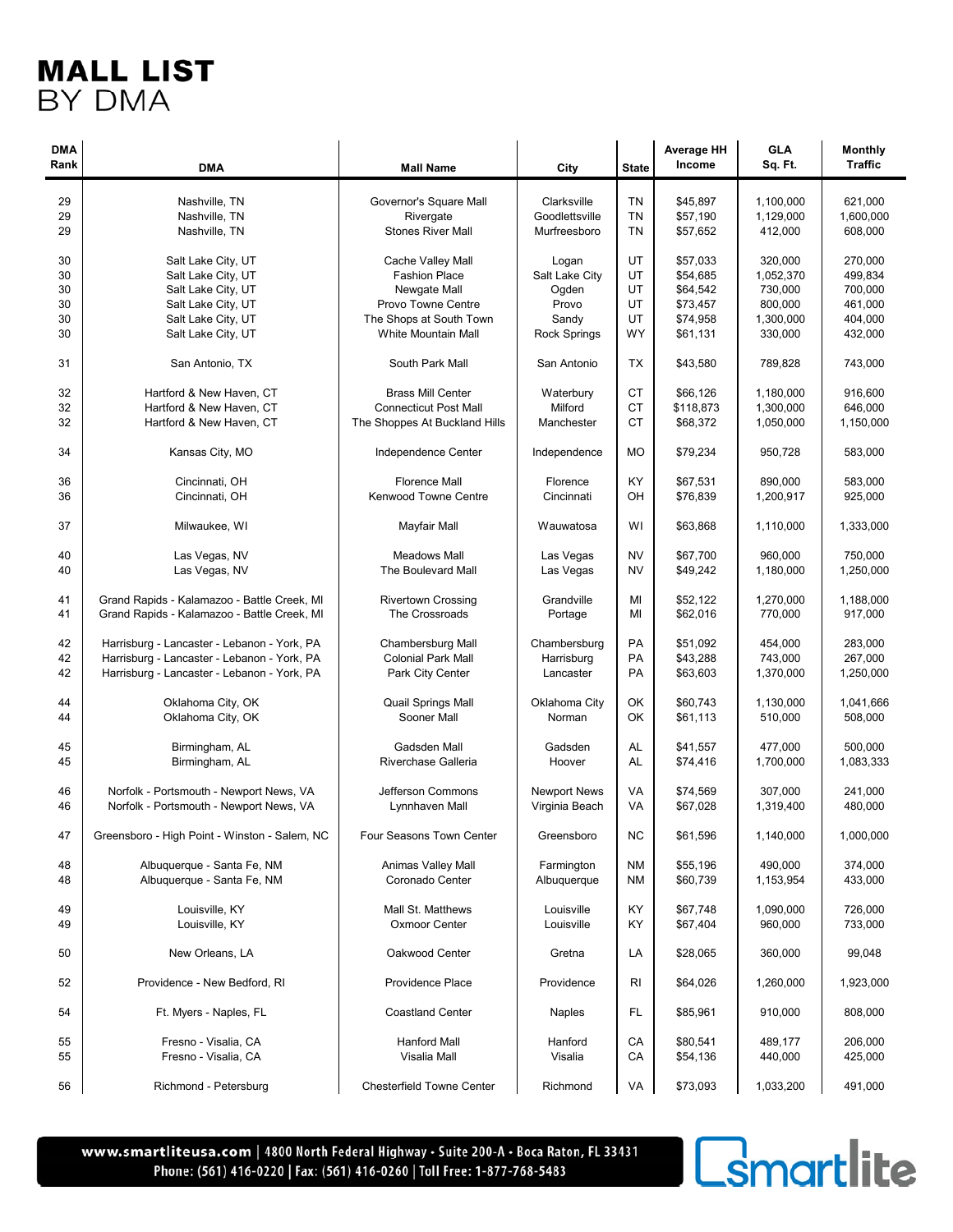| <b>DMA</b><br>Rank | <b>DMA</b>                                        | <b>Mall Name</b>                      | City                 | <b>State</b> | <b>Average HH</b><br>Income | <b>GLA</b><br>Sq. Ft. | <b>Monthly</b><br><b>Traffic</b> |
|--------------------|---------------------------------------------------|---------------------------------------|----------------------|--------------|-----------------------------|-----------------------|----------------------------------|
|                    |                                                   |                                       |                      |              |                             |                       |                                  |
| 57                 | Mobile - Pensacola, FL                            | <b>Destin Commons</b>                 | Destin               | FL           | \$47,357                    | 470,000               | 500,000                          |
| 57                 | Mobile - Pensacola, FL                            | The Shoppes at Bel Air                | Mobile               | AL           | \$53,019                    | 1,345,000             | 510,000                          |
|                    |                                                   |                                       |                      |              |                             |                       |                                  |
| 60                 | Albany - Schenectady - Troy                       | <b>Colonie Center</b>                 | Albayn               | <b>NY</b>    | \$81,618                    | 1,334,405             | 473,000                          |
|                    |                                                   |                                       |                      |              |                             |                       |                                  |
| 64                 | Tucson, AZ                                        | Mall at Sierra Vista                  | Sierra Vista         | AZ           | \$52,898                    | 360,000               | 468,000                          |
| 64                 | Tucson, AZ                                        | Park Place Mall                       | Tucson               | AZ           | \$52,807                    | 1,050,000             | 750,000                          |
| 66                 |                                                   |                                       |                      |              |                             |                       | 1.000.000                        |
| 66                 | Spokane, WA<br>Spokane, WA                        | NorthTown Mall<br>Spokane Valley Mall | Spokane<br>Spokane   | WA<br>WA     | \$55,313<br>\$54,974        | 1,050,000<br>740,000  | 580,000                          |
|                    |                                                   |                                       |                      |              |                             |                       |                                  |
| 68                 | Des Moines - Ames, IA                             | North Grand Mall                      | Ames                 | IA           | \$82,586                    | 340,000               | 258,000                          |
|                    |                                                   |                                       |                      |              |                             |                       |                                  |
| 69                 | Green Bay - Appleton, WI                          | Fox River Mall                        | Appleton             | WI           | \$64,625                    | 1,210,000             | 1,067,000                        |
|                    |                                                   |                                       |                      |              |                             |                       |                                  |
| 71                 | Roanoke - Lynchburg, VA                           | <b>River Ridge Mall</b>               | Lynchburg            | VA           | \$56,489                    | 764,551               | 426,700                          |
| 71                 | Roanoke - Lynchburg, VA                           | Uptown Christiansburg                 | Christiansburg       | VA           | \$52,555                    | 396,000               | 333,000                          |
| 72                 | Omaha, NE                                         | <b>Westroads Mall</b>                 | Omaha                | <b>NE</b>    |                             | 1.160.000             |                                  |
|                    |                                                   |                                       |                      |              | \$67,630                    |                       | 1,358,000                        |
| 75                 | Charleston - Huntington, WV                       | <b>Huntington Mall</b>                | <b>Barboursville</b> | WV           | \$49,900                    | 1,570,160             | 914,000                          |
|                    |                                                   |                                       |                      |              |                             |                       |                                  |
| 76                 | Columbia, SC                                      | Columbia Place                        | Columbia             | SC           | \$62,197                    | 564,164               | 745,333                          |
| 76                 | Columbia, SC                                      | Columbiana Centre                     | Columbia             | SC           | \$62,611                    | 820,000               | 833,000                          |
|                    |                                                   |                                       |                      |              |                             |                       |                                  |
| 79                 | Huntsville - Decatur, AL                          | <b>Bridge Street Town Centre</b>      | Huntsville           | AL           | \$60,000                    | 475,000               | 250,000                          |
| 82                 | Colorado Springs - Pueblo                         | Pueblo Mall                           | Pueblo               | CO           | \$57,400                    | 560,700               | 211,000                          |
|                    |                                                   |                                       |                      |              |                             |                       |                                  |
| 83                 | Waco - Temple - Bryan, TX                         | <b>Temple Mall</b>                    | Temple               | TX           | \$58,457                    | 552,163               | 498,000                          |
|                    |                                                   |                                       |                      |              |                             |                       |                                  |
| 84                 | Paducah - Cape Girard - Harsbg                    | Kentucky Oaks Mall                    | Paducah              | KY           | \$50,412                    | 1,300,000             | 650,000                          |
|                    |                                                   |                                       |                      |              |                             |                       |                                  |
| 86                 | Shreveport, LA                                    | Louisiana Boardwalk Outlets           | <b>Bossier City</b>  | LA           | \$66,448                    | 550,000               | 690,000                          |
| 90                 |                                                   |                                       |                      | IL           |                             |                       | 1,000,000                        |
|                    | Champaign - Springfield - Decatur, IL             | Market Place Shopping Center          | Champaign            |              | \$58,542                    | 1,040,000             |                                  |
| 91                 | Savannah, GA                                      | Oglethorpe Mall                       | Savannah             | GA           | \$61,733                    | 950,000               | 583.000                          |
|                    |                                                   |                                       |                      |              |                             |                       |                                  |
| 92                 | Cedar Rapids - Waterloo & Dubuque, IA             | Coral Ridge Mall                      | Coralville           | IA           | \$61,487                    | 1,080,000             | 833,000                          |
| 92                 | Cedar Rapids - Waterloo & Dubuque, IA             | <b>Kennedy Mall</b>                   | Dubuque              | IA           | \$55,482                    | 697,379               | 504,000                          |
|                    |                                                   |                                       |                      |              |                             |                       |                                  |
| 93                 | El Paso, TX                                       | <b>Bassett Place Mall</b>             | El Paso              | ТX           | \$25,000                    | 750,000               | 289,000                          |
|                    |                                                   | Mall of Louisiana                     |                      |              |                             |                       | 1,200,000                        |
| 94                 | Baton Rouge, LA                                   |                                       | <b>Baton Rouge</b>   | LA           | \$60,354                    | 1,320,000             |                                  |
| 95                 | Ft. Smith - Fayettville - Springdale - Rogers, AR | <b>Central Mall</b>                   | Fort Smith           | AR           | \$47,990                    | 863,345               | 481,000                          |
| 95                 | Ft. Smith - Fayettville - Springdale - Rogers, AR | Pinnacle Hills Promenade              | Rogers               | AR           | \$52,717                    | 600,000               | 500,000                          |
|                    |                                                   |                                       |                      |              |                             |                       |                                  |
| 97                 | Jackson, MS                                       | Northpark Mall                        | Ridgeland            | MS           | \$76,480                    | 957,000               | 580,000                          |
|                    |                                                   |                                       |                      |              |                             |                       |                                  |
| 102                | Greenville - New Bern - Washington, NC            | Greenville Mall                       | Greenville           | <b>NC</b>    | \$62,218                    | 507,195               | 521,000                          |
|                    |                                                   |                                       |                      |              |                             |                       |                                  |
| 107                | Johnstown - Altoona, PA                           | Logan Valley Mall                     | Altoona              | PA           | \$47,881                    | 781,600               | 460,000                          |
| 108                | Tallahassee - Thomasville, FL                     | Governor's Square                     | Tallahassee          | FL.          | \$59,507                    | 1,020,000             | 607,000                          |
| 108                | Tallahassee - Thomasville, FL                     | Valdosta Mall                         | Valdosta             | GA           | \$60,691                    | 521,359               | 421,000                          |
|                    |                                                   |                                       |                      |              |                             |                       |                                  |
| 110                | Tyler - Longview, TX                              | Lufkin Mall                           | Lufkin               | TX           | \$53,514                    | 365,000               | 416,000                          |

www.smartliteusa.com | 4800 North Federal Highway · Suite 200-A · Boca Raton, FL 33431 Phone: (561) 416-0220 | Fax: (561) 416-0260 | Toll Free: 1-877-768-5483

# **C**smartlite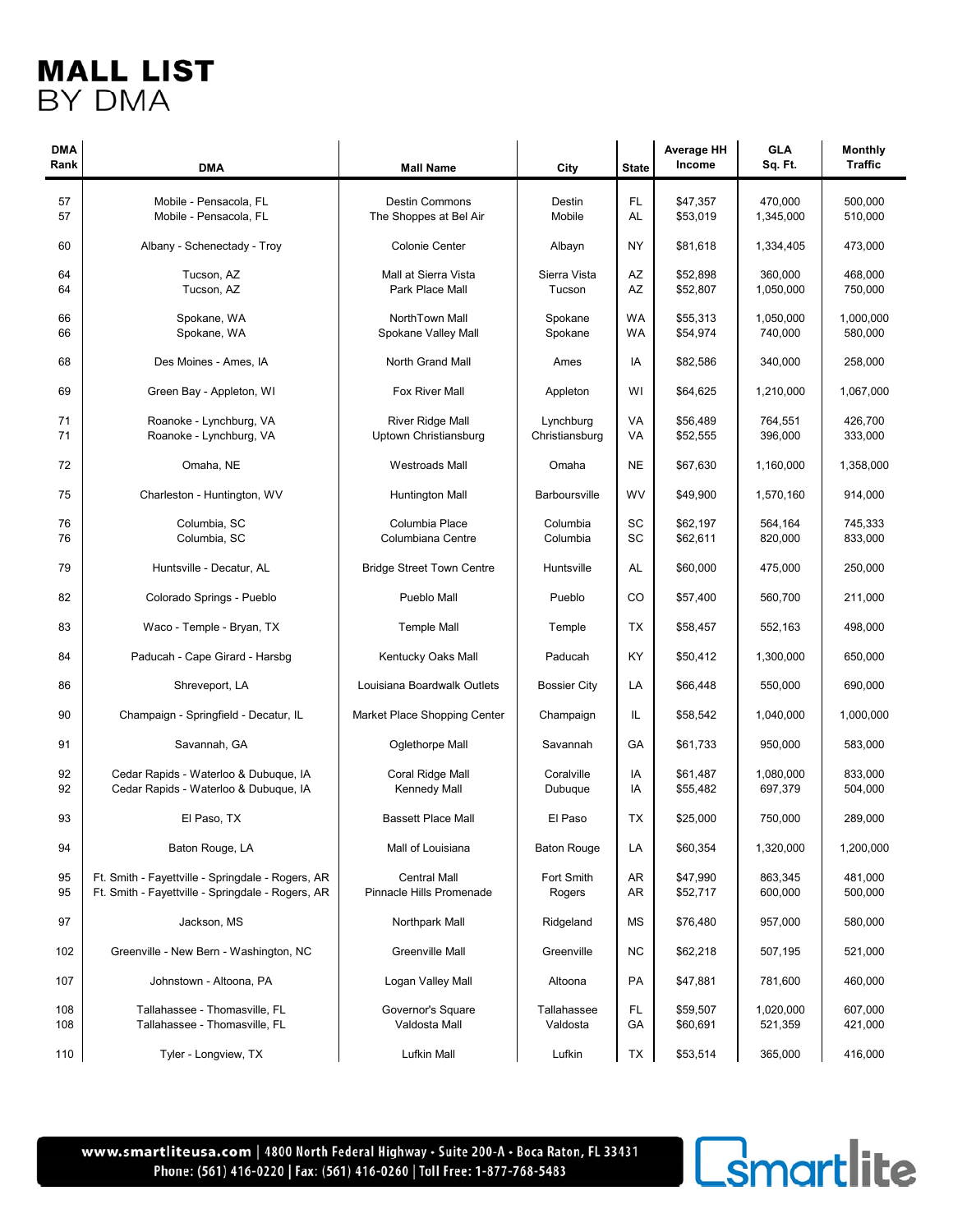| <b>DMA</b><br>Rank | <b>DMA</b>                                                 | <b>Mall Name</b>                           | City                     | <b>State</b> | <b>Average HH</b><br>Income | <b>GLA</b><br>Sq. Ft. | <b>Monthly</b><br><b>Traffic</b> |
|--------------------|------------------------------------------------------------|--------------------------------------------|--------------------------|--------------|-----------------------------|-----------------------|----------------------------------|
|                    |                                                            |                                            |                          |              |                             |                       |                                  |
| 111                | Ft. Wayne, IN                                              | Glenbrook Square                           | Fort Wayne               | IN           | \$59,869                    | 1,210,000             | 1,000,000                        |
| 111                | Ft. Wayne, IN                                              | Jefferson Pointe                           | Fort Wayne               | IN           | \$56,000                    | 625,000               | 338,000                          |
| 112                | Augusta, GA                                                | Augusta Mall                               | Augusta                  | GA           | \$59,908                    | 1,102,000             | 728,505                          |
| 113                | Eugene, OR                                                 | The Shoppes at Gateway                     | Springfield              | 0R           | \$55,711                    | 820,000               | 672,000                          |
| 115                | Lansing, MI                                                | <b>Lansing Mall</b>                        | Lansing                  | MI           | \$60,467                    | 840,000               | 917,000                          |
| 115                | Lansing, MI                                                | Westwood Mall                              | Jackson                  | MI           | \$60,332                    | 510,000               | 404,300                          |
| 118                | Traverse City - Cadillac, MI                               | <b>Grand Traverse Mall</b>                 | <b>Traverse City</b>     | MI           | \$58,407                    | 590,000               | 608,000                          |
| 119                | Youngstown, OH                                             | Eastwood Mall                              | <b>Niles</b>             | OH           | \$60,188                    | 3,200,000             | 510,000                          |
| 120                | Macon, GA                                                  | Houston County Galleria                    | Centerville              | GA           | \$56,386                    | 545,566               | 690,000                          |
| 120                | Macon, GA                                                  | The Shoppes at River Crossing              | Macon                    | GA           | \$56,210                    | 750,000               | 300,000                          |
| 121                | Monterey - Salinas                                         | Capitola Mall                              | Capitola                 | CA           | \$109,826                   | 385,581               | 368,000                          |
| 125                | Bakersfield, CA                                            | Valley Plaza Mall                          | <b>Bakersfield</b>       | CA           | \$54,251                    | 1,180,000             | 1,158,000                        |
| 127                | Columbus, GA                                               | Peachtree Mall                             | Columbus                 | GA           | \$54,915                    | 820,000               | 794,000                          |
| 129                | La Crosse - Eau Claire, WI                                 | Oakwood Mall                               | Eau Claire               | WI           | \$55,561                    | 820,000               | 833,000                          |
| 132                | Chico - Redding, CA                                        | Chico Mall                                 | Chico                    | CA           | \$50,505                    | 500,000               | 420,000                          |
| 134                | Medford - Klamath Falls, OR                                | Rogue Valley Mall                          | Medford                  | <b>OR</b>    | \$54,822                    | 635,043               | 637,000                          |
| 135                | Columbia - Jefferson City, MO                              | Columbia Mall                              | Columbia                 | <b>MO</b>    | \$54,654                    | 750,000               | 952,000                          |
| 137                | Salisbury                                                  | The Centre at Salisbury                    | Salisbury                | MD           | \$62,306                    | 857,300               | 425,000                          |
| 143                | Monroe - El Dorado                                         | <b>Pecanland Mall</b>                      | Monroe                   | LA           | \$50,067                    | 950,000               | 745,000                          |
| 144                | Beaumont - Port Arthur, TX                                 | <b>Central Mall</b>                        | Port Aurthur             | TX           | \$51,183                    | 706,916               | 392,000                          |
| 149                | Wichita Falls - Lawton, TX-OK                              | <b>Sikes Senter</b>                        | <b>Wichita Falls</b>     | TX           | \$51,978                    | 670,000               | 708,333                          |
| 150                | Rochester - Mason City - Austin, MN                        | Apache Mall                                | Rochester                | <b>MN</b>    | \$67,590                    | 750,000               | 833,000                          |
| 151                | Erie, PA                                                   | <b>Millcreek Mall</b>                      | Erie                     | <b>PA</b>    | \$55,510                    | 2,600,000             | 950,000                          |
| 158<br>158         | Idaho Falls - Pocatello, ID<br>Idaho Falls - Pocatello, ID | <b>Grand Teton Mall</b><br>Pine Ridge Mall | Idaho Falls<br>Pocatello | ID<br>ID     | \$56,347<br>\$53,457        | 540,000<br>640,000    | 398.000<br>658,000               |
| 160                | Gainesville, FL                                            | The Oaks Mall                              | Gainesville              | FL.          | \$51,558                    | 898,891               | 916,666                          |
| 163                | Wheeling - Steubenville, OH                                | Ohio Valley Mall                           | St. Clairsville          | OH           | \$51,447                    | 1,359,897             | 954,000                          |
| 164                | Bluefield - Beckley - Oak Hill, WV                         | Mercer Mall                                | <b>Bluefield</b>         | WV           | \$44,470                    | 660,783               | 385,000                          |
| 165                | Abilene - Sweetwater, TX                                   | Mall of Abilene                            | Abilene                  | TX           | \$75,775                    | 680,528               | 340,000                          |
| 170                | Clarksburg - Weston                                        | Meadowbrook Mall                           | <b>Bridgeport</b>        | WV           | \$45,244                    | 897,330               | 550,000                          |
| 172                | Dothan, AL                                                 | <b>Wiregrass Commons</b>                   | Dothan                   | AL           | \$48,304                    | 633,000               | 496,000                          |
| 179                | Bowling Green, KY                                          | Greenwood Mall                             | <b>Bowling Green</b>     | KY           | \$51,297                    | 850,000               | 975,000                          |
| 181                | Alexandria, LA                                             | Alexandria Mall                            | Alexandria               | LA           | \$45,279                    | 900,000               | 500,000                          |

www.smartliteusa.com | 4800 North Federal Highway · Suite 200-A · Boca Raton, FL 33431 Phone: (561) 416-0220 | Fax: (561) 416-0260 | Toll Free: 1-877-768-5483